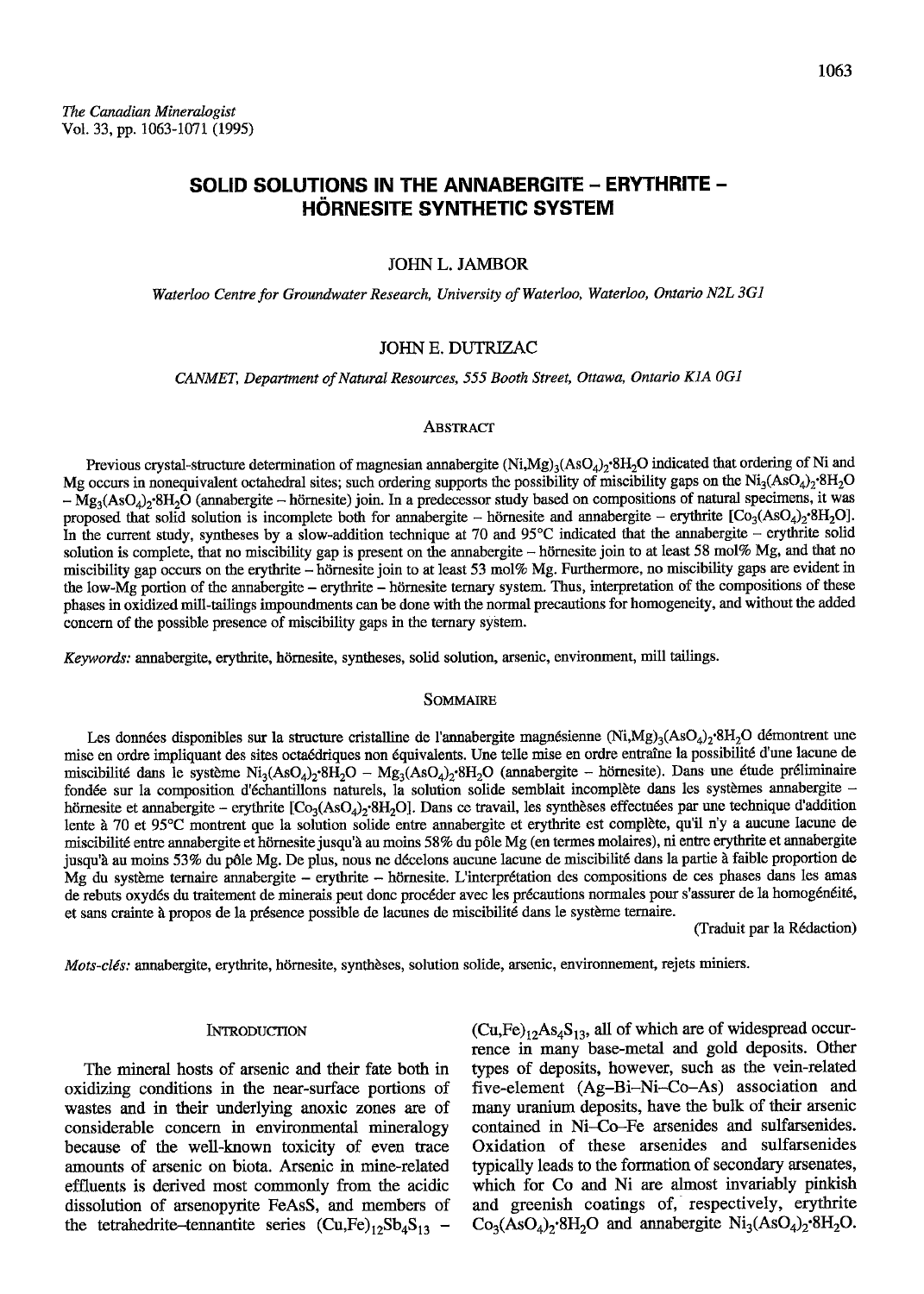Erythrite also has been identified as an abundant secondary phase in the cores of mill-tailings from the five-element-type silver deposits at Cobalt, northern Ontario (Dumaresq et al. 1994, Jambor 1994). Thus, crystallization of erythrite imposes a significant, if not dominant, control on the pore-water concentrations of both Co and As, but the extent of solid-solution toward annabergite in this specific occurrence is not known. In contrast to annabergite and erythrite, the analogous arsenates of Fe, Mg, and Zn are relatively rare in oxidized mineral deposits, and none of these minerals has as yet been identified as a secondary product in sulfide-rich tailings.

Annabergite, ervthrite. and hörnesite  $Mg_3(AsO_4)_2.8H_2O$ , are members of the vivianite group of arsenates and phosphates (Table 1) that crystallize in the monoclinic system, space group  $C2/m$ . The crystal structures of various members of the group have been determined (Mori & Ito 1950, Hill 1979, Fejdi et al. 1980, Giuseppetti & Tadini 1982). Complete solidsolution between  $AsO<sub>4</sub>$  and  $PO<sub>4</sub>$ , and among the transition-metal cations, would be expected from crystallochemical considerations. Giuseppetti & Tadini (1982), however, pointed out in their structural determination of "cabrerite" [= magnesian annabergite,  $(Ni, Mg)_{3}(AsO<sub>4</sub>)_{2}$ .8H<sub>2</sub>O] that transition metals preferentially enter the more distorted  $M(1)$  octahedral sites, and Mg occupies the less deformed  $M(2)$  sites.

TABLE 1. MEMBERS OF THE VIVIANITE GROUP

| arsenates             | phosphates |                                          |  |
|-----------------------|------------|------------------------------------------|--|
| $Ni3(AsO4)2·8H2O$     | arupite    | $Ni_3(PO_4)_2·8H_2O$                     |  |
| $Mg_3(AsO_4)_2.8H_2O$ | barićite   | $(Mg_{2}Fe^{2+})_{3}(PO_{4})_{2}8H_{2}O$ |  |
| $Fe3(AsO4)2·8H2O$     |            | vivianite $Fe3(PO4)2·8H2O$               |  |
| $Zn_3(AsO_4)_2.8H_2O$ |            |                                          |  |
| $Co3(AsO4)2·8H2O$     |            |                                          |  |
|                       |            |                                          |  |

Thus, significant Ni-Mg ordering was found in "cabrerite", and it could be inferred that ordered substitution or restricted substitution might occur in the series, with the potential for the development of miscibility gaps.

On the basis of a compilation of compositions of annabergite and erythrite, Yakhontova et al. (1981) proposed that miscibility gaps exist between approximately  $Co_{40}Ni_{60}$  and  $Co_{20}Ni_{80}$  along the join  $Co_3(AsO_4)_2.8H_2O - Ni_3(AsO_4)_2.8H_2O$ , and that additional miscibility gaps occur if the binary is extended into a ternary system involving  $Mg_3(ASO_4)_{2}$ .8H<sub>2</sub>O (Fig. 1). These gaps, if valid, should have a crystal-



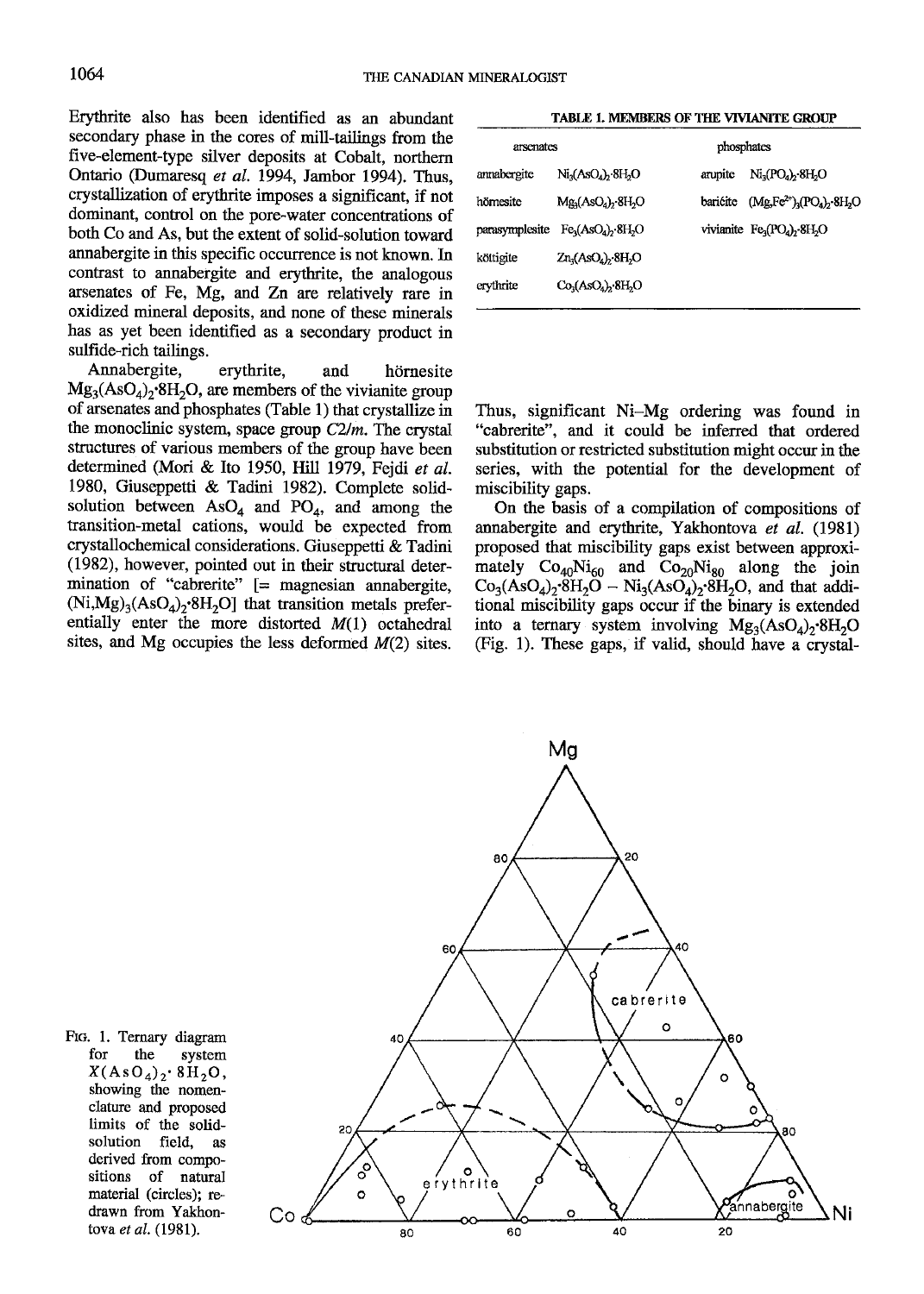structure origin, and the effect on the mineral nomenclature of the ternary system would be profound. For this reason, and because of the significance of annabergite-erythrite with respect to environmental hydrogeochemistry, several specimens of the relevant minerals were obtained from the Systematic Reference Series of the National Mineral Collection housed at the Geological Survey of Canada, Ottawa. Portions of the specimens were mounted in polished sections and were quantitatively analyzed by electron microprobe. Although some solid solution was detected, most specimens proved to have compositions near those of the end members. As no new information concerning the miscibility gaps was obtained, synthesis experiments were undertaken to determine the extent of solid solution involving Ni-Co-Mg that can occur in the annabergite  $-$  erythrite  $-$  hörnesite ternary system, and especially along the annabergite-erythrite, annabergite-hörnesite, and erythrite-hörnesite joins. Mineralogical identification of secondary precipitates, and the specific compositions of these precipitates, generally are of critical importance in hydrogeochemical modeling of acidic mine-drainage systems. The secondary precipitates, however, are typically extremely fine-grained, and many are texturally complex and heterogeneous. Interpretation of the compositions, even if done by electron microprobe, therefore requires a cautious approach, especially where the results do not correspond to the compositions of known minerals or where previously defined limits of solid solution are exceeded. The latter can be encountered as a consequence of miscibility gaps in a series. This is the aspect that we evaluated in the  $annabergite - erythrite - hörnesite ternary system.$ 

### **SYNTHESES**

Preliminary experiments, wherein stoichiometric amounts of dissolved  $Na<sub>2</sub>HAsO<sub>4</sub>·xH<sub>2</sub>O$  were mixed with 5 g/L Ni or Co nitrate solutions at pH 5 and 95°C, resulted in gel-like precipitates, the compositions of which were only approximately those of annabergite or erythrite. X-ray-diffraction analyses indicated very poorly crystallized phases. Similar results were realized for Ni, Co, and  $AsO<sub>4</sub>$  concentrations ranging from 0.2 to 25 g/L, for pH values from 3.2 to 7.0, and for temperatures from  $25$  to  $140^{\circ}$ C in the reaction vessel. Aging of the precipitates in their precipitation liquor for periods as long as 5 years failed to improve the crystallinity.

Because direct mixing of the reagents yielded gellike products that did not crystallize on aging, we tried a slow-addition technique. In the general procedure, 250 mL of sodium arsenate solution, made by dissolving  $Na<sub>2</sub>HAsO<sub>4</sub>·xH<sub>2</sub>O$  in water, are slowly pumped into 750 mI of solution containing the nifrate salt of Ni, Co, or Mg. The pH of both solutions is initially adjusted to 6.0 by the addition of NaOH or  $HNO<sub>3</sub>$ . The 750 mL of solution are contained in a 2-L reaction kettle that is stirred on a temperaturecontrolled hot plate.

Preliminary experiments done with solutions at 95 $\degree$ C and containing 5 g/L. Ni as the nitrate, chloride, or sulfate all yielded well-crystallized annabergite containing  $\sim$  29% Ni, 46% AsO<sub>4</sub>, and <0.1% NO<sub>3</sub>, Cl, or SO<sub>4</sub>. Nevertheless, all further tests were done using nitrate media to minimize the precipitation of impurity phases and to prevent the complexation of the metal ions at higher concentrations. Well-crystallized



Ftc. 2. Scanning electronmicroscope photograph, showing the typical form and size of the synthesized products, in<br>this case erythrite, this case erytbrite, sample F60.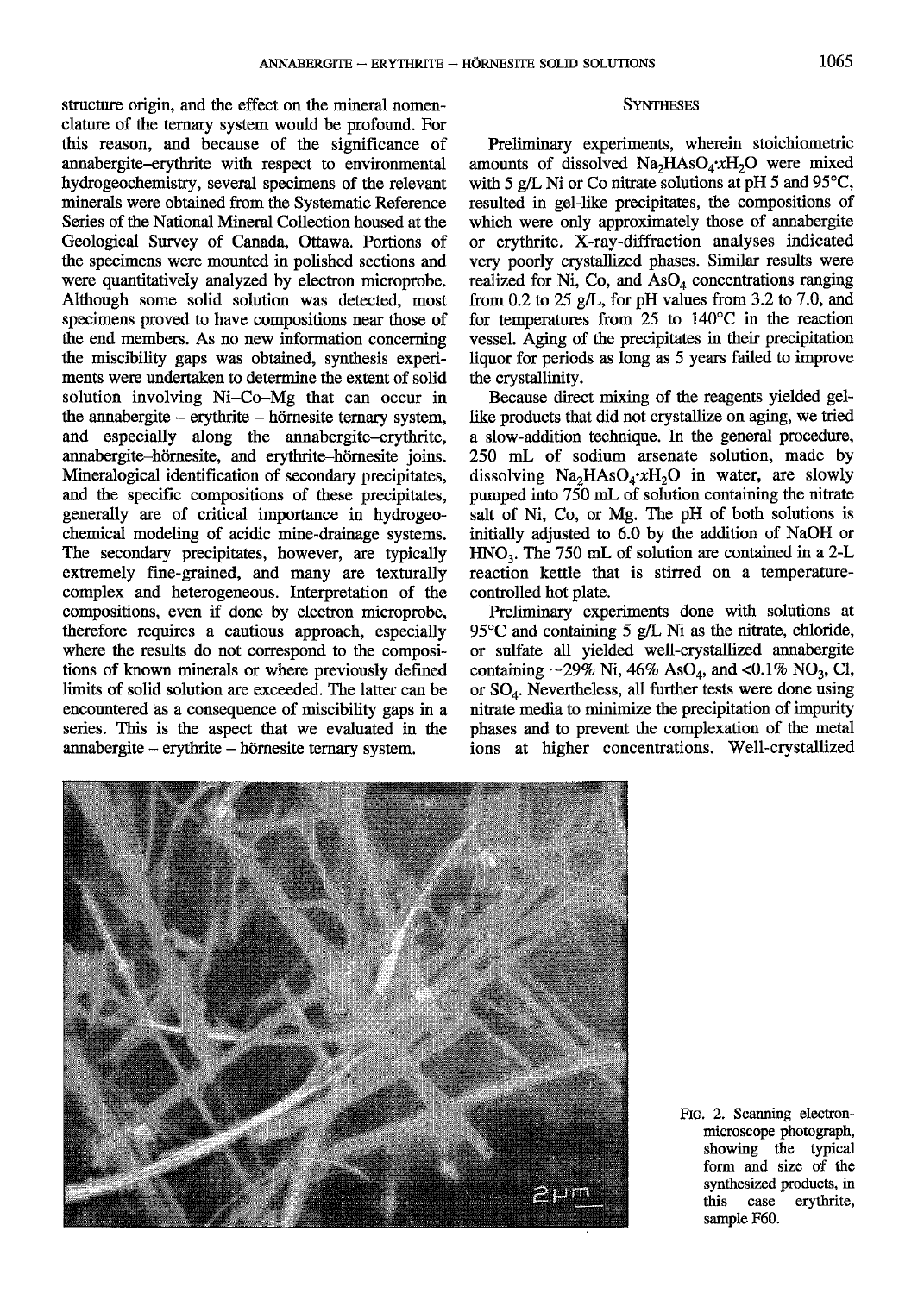annabergite or erythrite formed when the 250 mL of arsenate solution were pumped at 1.6 or 2 mI-/b; a poorly crystallized product resulted when a pumping rate of 6 or 10 mL/h was used. The well-crystallized material consisted of fibrous crystals  $1-2 \mu m$  across by 30–60  $\mu$ m in length (Fig. 2). Reversing the pumping order, by pumping the metal nitate solution into the hot stirred sodium arsenate medium, commonly yielded poorly crystallized material or arsenate phases other than annabergite - erythrite - hörnesite. Vigorous stirring of the nitrate solution was important to suppress the formation of gelatinous, poorly crystallized arsenate phases, and a stir bar was found more effective than a mechanical stirrer-agitator. A stirring speed of  $\sim$ 500 rotations min<sup>-1</sup> was sufficient to yield well-crystallized material. In all of the experiments, the products were filtered, washed with copious amounts of water, and dried at 1 10'C fot 24 h.

The concentration of the 750 mL of heated nitrate solution played a dominant role in the syntheses, and the concentration was more critical for Co or Mg than for Ni. For example, when a stoichiometric amount of sodium arsenate was pumped at 2 mL/h into 750 mL of  $Co(NO<sub>3</sub>)<sub>2</sub>$  solution at pH 6 and 95°C, wellcrystallized erytlrite formed where the nitate solution contained less than 0.7 g Co. Where the solution contained more than 1 g Co, unidentifiable crystalline phases having  $AsO<sub>4</sub>$  contents of more than 60% were produced. It was not possible to synthesize the Mg endmember (hörnesite) regardless of the Mg concentration used. No product was formed from solutions containing less than  $2$  g/L Mg, and unidentifiable precipitates were made at higher concentrations of Mg. In contrast, well-crystallized annabergite was formed from solutions containing up to 25 g/L Ni. Increasing the pH of the nitrate solution from 5.0 to 7.0 had little effect on the composition of the product or its crystallinity, but yielded slightly more precipitate  $(\sim 0.8 \text{ g})$ . Additional phases were detected in some of the syntheses done at pH 8.0. The presence of up to  $2M$  NaNO<sub>3</sub> in the initial solution did not affect the crystallinity of the precipitates, but did slightly reduce the product yield. The temperature of the nitrate solution had little effect on the crystallinity of the precipitates. Temperatures of less than  $65^{\circ}$ C, however, slightly reduced the amount of precipitate, and for this reason the remaining syntheses were done at  $70^{\circ}$ C or 95 $^{\circ}$ C.

Increasing the ratio of  $AsO<sub>4</sub>$  directly increased the amount of precipitate. As long as the stoichiometric molar ratio of  $AsO<sub>4</sub>$  to Ni or Co was <1.5, wellcrystallized annabergite or erythrite formed. Higher ratios, however, resulted in poorly crystallized precipitates or unidentifiable phases.

On the basis of the above screening experiments, the following conditions were used to prepare members in the annabergite-erythrite binary series. A volume of 250 mL of a solution containing 1.48 g of  $AsO<sub>4</sub>$ (as  $Na<sub>2</sub>HAsO<sub>4</sub>·xH<sub>2</sub>O$ ) at pH 6.0 was pumped at 2 mL/h



Ftc. 3. Compositions synthesized (this study) along the Co-Ni (erythriteannabergite) and Ni-Mg (annabergite-hdrnesite) joins (circles), and along the Co-Mg join and within the temary system (open squares). Outlines for the solid solutions proposed by Yakhontova et al. (1981) are as in Figure 1.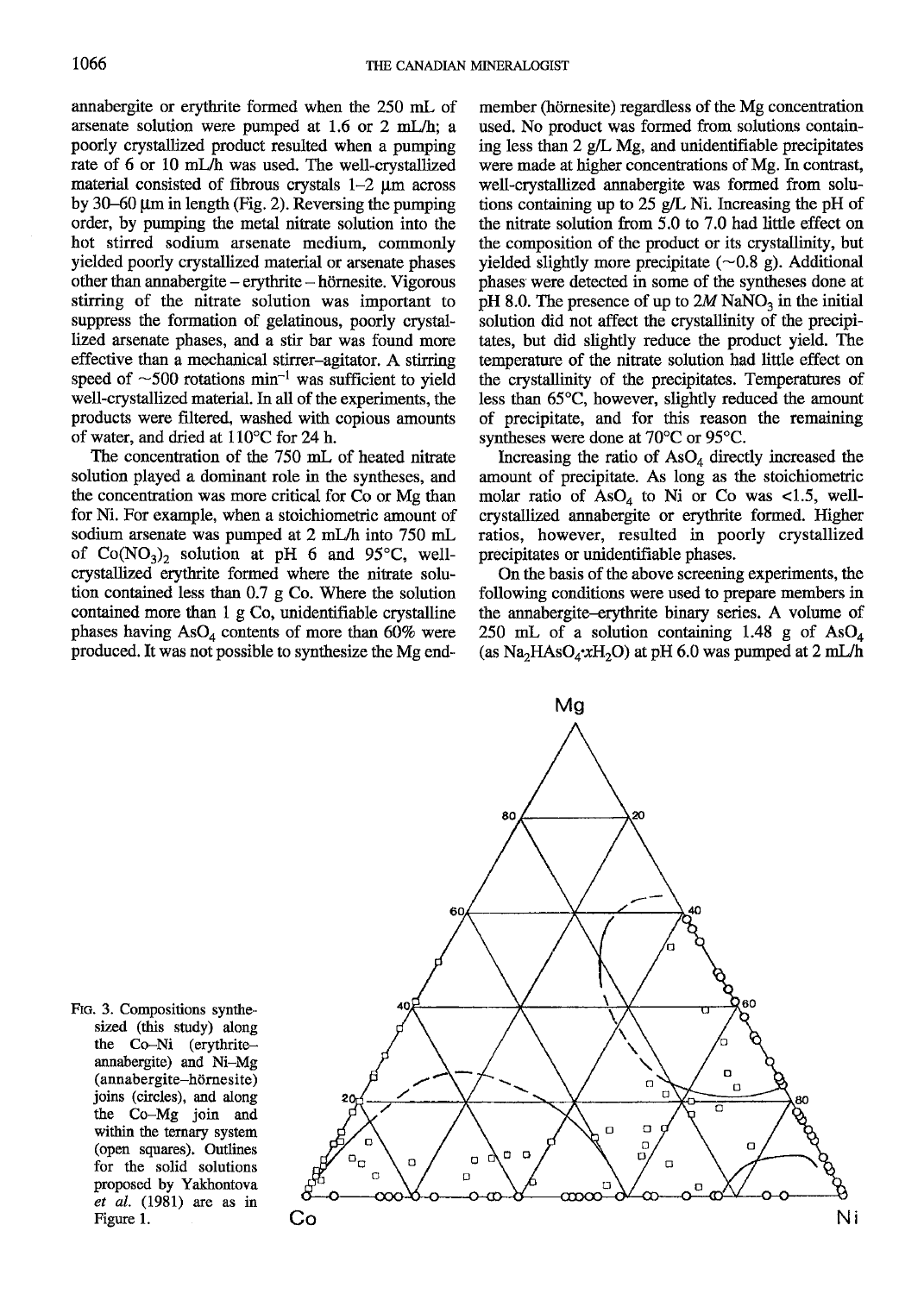into  $750$  mL of vigorously stirred solution of Ni $\sim$ Co nitrate at pH 6.0 and 70'C. The ratio of Ni to Co was varied. but with the condition that the mass of Ni+Co be equal to 0.5 g. The conditions used to prepare members in the annabergite-hörnesite series were identical, except that the mass of Ni+Mg was 0.8 g, and some tests were done at 95<sup>°</sup>C in addition to those carried out at 70°C. Members of the erythrite-hörnesite series were prepared at 70'C from solutions containing 0 to 0.5 g Co and 0 to 1.0 g Mg. The ternary compositions were synthesized at  $70^{\circ}$ C from solutions containing 0 to 0.8 g Mg and variable amounts of Ni and Co, but with the restriction that the mass of Ni+Co be equal to 0.5 g.

# **RESULTS**

Al1 of the products were chemically analyzed for Ni, Co, and Mg, and many also were analyzed for As. All of the products were checked for homogeneity using Guinier  $-$  de Wolff X-ray patterns and Co radiation. Cell dimensions of selected samples were obtained by

least-squares refinements of measurements from 114.54-mm Debye-Scherrer films obtained with Co radiation; corrections for shrinkage were derived either from back-reflections of the arsenate product, or by addition of MgO as an internal standard. Cell dimensions of other selected samples were obtained by slow scan using a Rigaku automated diffractometer and CuK $\alpha_1$  radiation, with the addition of MgO as an internal standard in some samples.

# Annabergite-erythrite series

Compositions synthesized for the annabergiteerythrite binary are shown in Figure 3. The syntheses indicate that solid solution is complete for the Co-Ni binary system.

Cell dimensions calculated from the Debye-Scherrer films were less accurate than those obtained from the diffractometer measurements even though the level of precision obtained from the least-squares refinements were similar for both methods (Jambor & Dutrizac 1995). The reason for the difference is that



Frc. 4. Molar partitioning curve showing the variation of the Ni/  $(Ni + Mg)$  molar ratio of the precipitate with the Ni/(Ni + Mg) molar ratio of the initial solution.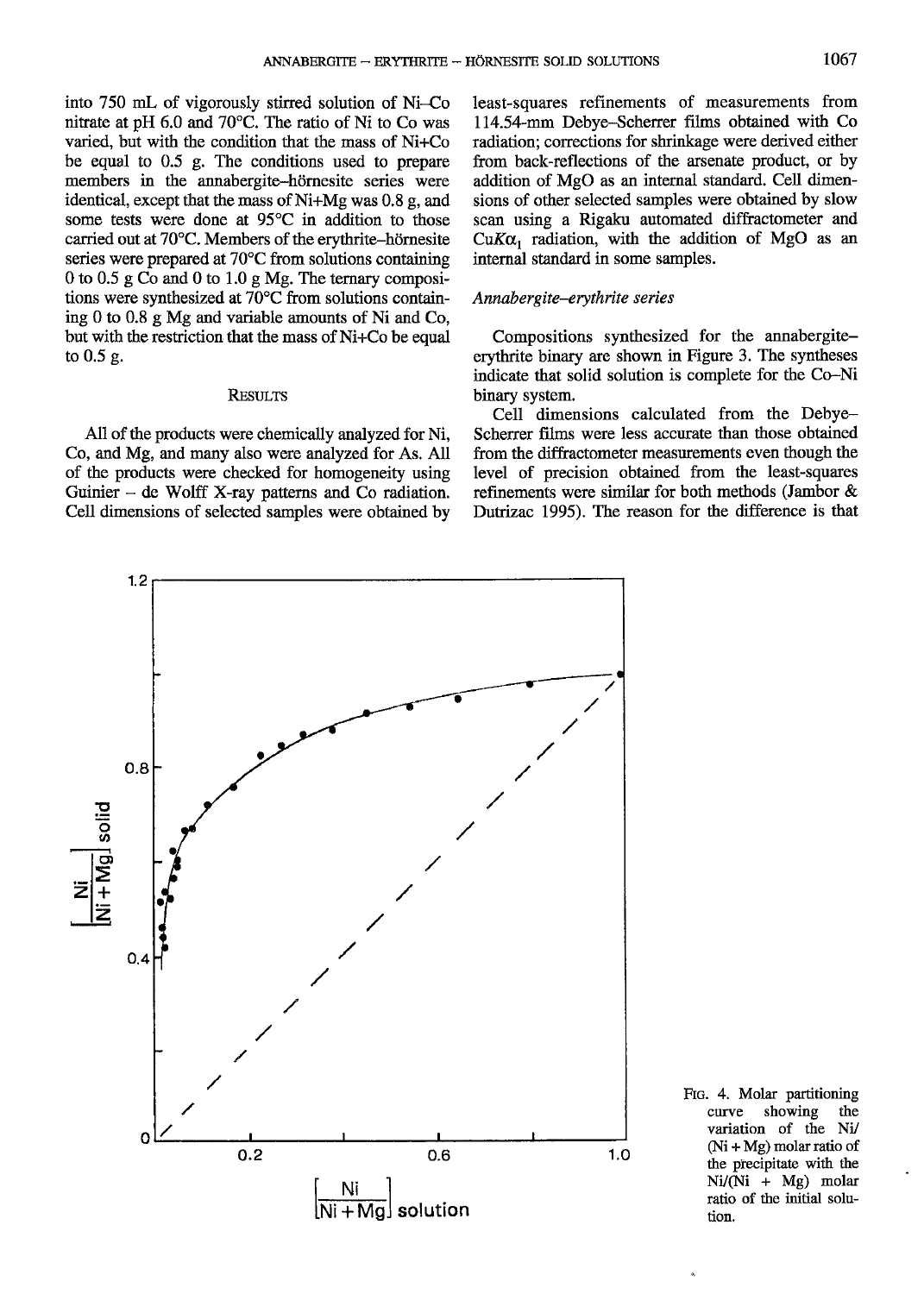13 to 20 diffraction lines were used to obtain the refinements for the Debye-Scherrer patterns, whereas for the diffractometer data. the smallest number of diffraction lines used for a refinement was 26 (one sample), and the average for all samples was 33. For the annabergite-erytlnite series, the regression equations relating the mol% Ni and the diffractometerdetermined cell parameters (in  $\AA$ ) are:  $a = 10.1202$  -0.000615 (x),  $b = 13.4378 - 0.001287$  (x), c sin  $\beta =$  $4.6599 - 0.00056$  (x), and  $V = 633.854 - 0.1832$  (x), where x is mol% Ni,  $\beta$  is in degrees, and V is in  $\AA^3$ .

# Annabergite-hörnesite series

Compositions synthesized for the annabergitehörnesite binary (Fig. 3) extend across the previously proposed miscibility gap and show that solid solution is continuous to the limits of the syntheses. Extension toward the hörnesite end-point could not be accomplished in the syntheses because declining yields eventually led to insufficient quantities of material for chemical analyses. The problem is related to the strong tendency of Mg to remain in solution under the conditions of synthesis used. As the molar partitioning curve of Figure 4 shows, Ni is strongly precipitated with respect to Mg, and near-end-member annabergite is formed even from solutions containing 50 mol% Mg. Solutions very concentrated in Mg still yielded precipitates containing  $>40$  mol% Ni. In addition, the amount of product decreased sharply in the Mg-rich media, and no product was formed from solutions containing only Mg.

Cell dimensions for seventeen of the samples in the annabergite-hörnesite series were obtained by diffractometer, as for the Ni-Co series; the number of diffraction lines used for the least-squares refinements, however, varied from 15 to 23, such that the accuracy is not as good as for the Ni-Co series. Nevertheless, trends are readily apparent, and indicate that the cell parameters increase with increasing substitution of Mg for Ni. Thus, cell volumes increase with increasing contents of Mg, whereas cell volumes in the annabergite--erythrite series decrease as the Ni content increases (Fig. 5). These trends are consistent with the ionic radii for Ni, Co, and Mg in octahedral coordination (Whittaker & Muntus 1970). For the annabergite-hörnesite series, the regression equations relating the mol% Mg and the cell parameters (in  $\AA$ ) are:  $a = 10.039 + 0.000917$  (x),  $b = 13.306 + 0.001474$ (x), c sin  $\beta = 4.621 + 0.000278$  (x), and  $V = 617.343 + 0.163$  (x), where x is the mol% Mg,  $\beta$  is in degrees, and  $V$  is in  $\AA^3$ .

# Erythrite-hörnesite series

Results for the erythrite-hörnesite series (Fig. 3) indicate that solid solution is continuous up to the experimental limits at 52.8 mol% Mg. Plots of cell dimensions show that there is little variation with  $Co-Mg$  substitution, as is apparent simply from a visual inspection of the data in Table 2. The cell volume increases with increasing Mg content, but the



FIG. 5. Variations in cell volumes for the annabergite-- erythrite and annabergite-hörnesite series, showing the increase in cell volume with increasing Mg substitution in the Mg-Ni series, and the decrease in cell volume with decreasing Co content in the Co-Ni series. NBS end-member points are shown as  $\times$ .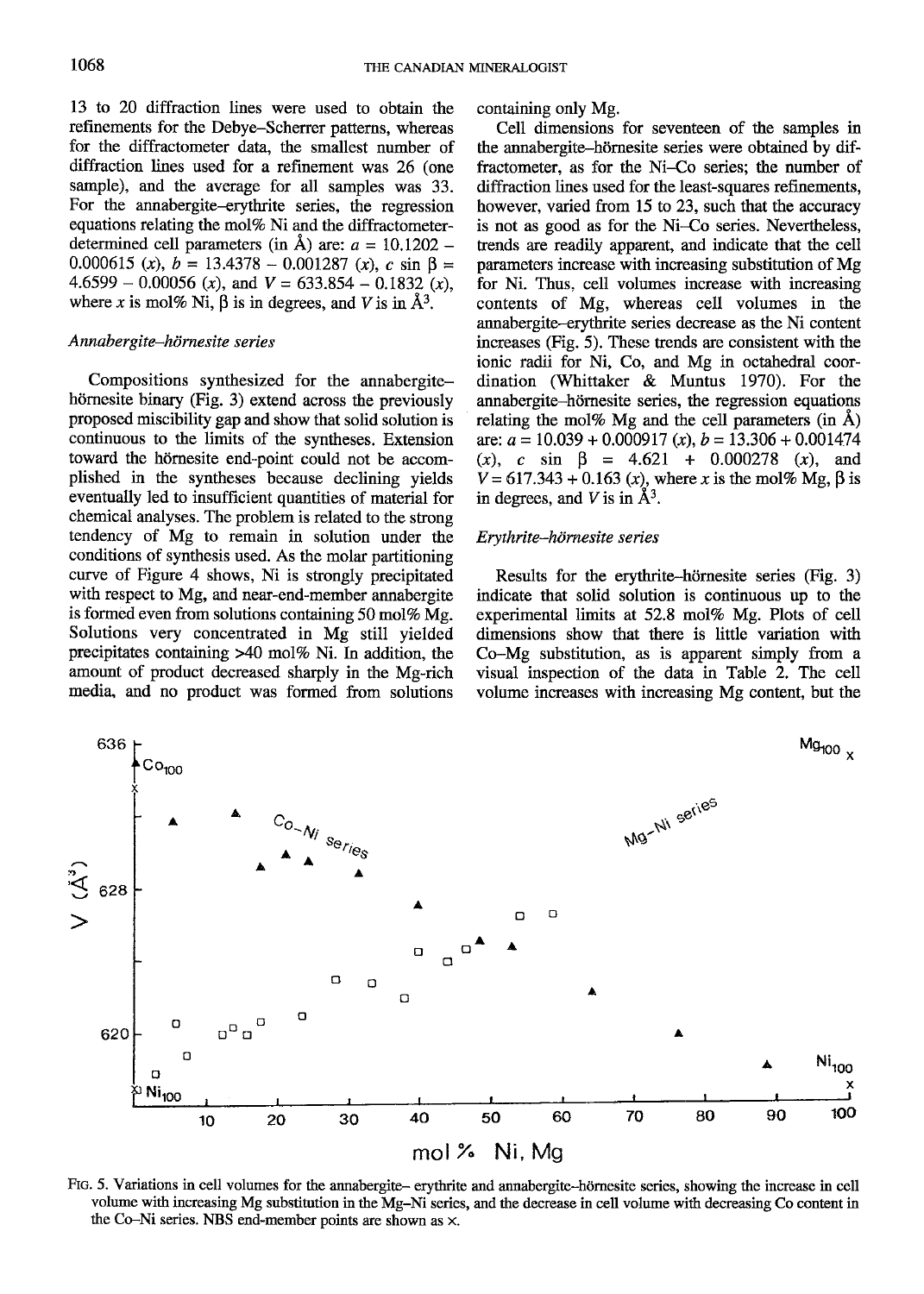TABLE 2. CELL DIMENSIONS OF THE SYNTHETIC ERYTHRITE-**HÖRNESITE SERIES** 

| No.        | a(A)      | b (Å)     | c (Å)      | BO)       | mol% Mg |
|------------|-----------|-----------|------------|-----------|---------|
| NBS        | 10.118(5) | 13.433(4) | 4.762(2)   | 101.90(3) |         |
| <b>C68</b> | 10.122(2) | 13.436(2) | 4.761(1)   | 101.96(1) | 0.3     |
| G69        | 10.122(2) | 13.436(2) | 4.762(1)   | 101.95(1) | 0.7     |
| G70        | 10.124(1) | 13.438(2) | 4.763(1)   | 101.96(1) | 1.0     |
| G71        | 10.121(1) | 13.436(2) | 4.764(1)   | 101.94(1) | 1.6     |
| G73        | 10.125(2) | 13.440(2) | 4.765(1)   | 101.95(1) | 2.5     |
| G74        | 10.122(1) | 13.435(2) | 4.762(1)   | 101.96(1) | 2.8     |
| G75        | 10.120(2) | 13.437(2) | 4.764(1)   | 101.95(2) | 3.5     |
| G76        | 10.124(1) | 13.436(2) | 4.761(1)   | 101.94(1) | 4.9     |
| G77        | 10.124(2) | 13.437(2) | 4.765(1)   | 101.95(2) | 73      |
| H83        | 10.119(1) | 13.431(2) | 4.760(1)   | 101.90(1) | 10.6    |
| G79        | 10.124(2) | 13.439(2) | 4.761(1)   | 101.88(1) | 11.5    |
| H82        | 10.123(2) | 13.438(2) | 4.760(1)   | 101.89(1) | 13.7    |
| G80        | 10.127(2) | 13.441(2) | 4.761(2)   | 101.84(1) | 18.7    |
| H81        | 10.119(1) | 13.431(2) | 4.759(1)   | 101.89(1) | 18.7    |
| H80        | 10.114(2) | 13.424(2) | 4.756(1)   | 101.88(1) | 20.1    |
| H78        | 10.123(2) | 13.432(2) | 4.759(1)   | 101.85(2) | 25.4    |
| H79        | 10.120(2) | 13.431(2) | 4.757(1)   | 101.87(2) | 26.1    |
| G78        | 10.122(1) | 13.435(2) | 4.761(1)   | 101.90(1) | 29.7    |
| H77        | 10.122(2) | 13.434(2) | 4.758(1)   | 101.80(2) | 35.5    |
| H76        | 10.125(2) | 13.441(2) | 4.759(1)   | 101.78(2) | 41.3    |
| H75        | 10.126(2) | 13.443(2) | 4.756(1)   | 101.78(1) | 52.8    |
| <b>NBS</b> | 10.137(2) | 13.445(2) | 4.7542(10) | 101.73(2) | 100     |
|            |           |           |            |           |         |

NBS: National Bureau Standards (Morris et al. 1982)

This study: cell dimensions calculated by least-squares refinement of diffractometer data using CuKo, radiation, MgO internal standard; average of 39 diffraction lines (range  $32$  to  $47$ ) used for the refinements.

change is less than 0.3% over the total composition span from erythrite to hörnesite. For the erythritehörnesite series, the equations relating the mol% Mg and the cell parameters (in  $\AA$ ) are:  $a = 10.121 +$  $0.000116(x)$ ,  $b = 13.433 + 0.000147(x)$ ,  $c \sin \beta = 4.659$  $-0.000053$  (x), and  $V = 633.473 + 0.007$  (x), where  $x = \text{mol}\%$  Mg,  $\beta$  is in degrees, and V is in  $\mathring{A}^3$ .

# Annabergite – erythrite – hörnesite series

Results for the annabergite  $-$  erythrite  $-$  hörnesite series do not indicate that a miscibility gap is present within the field of compositions that was synthesized (Fig. 3). Extension of the compositional range to members higher in Mg content was limited by low yields of the reaction product that were insufficient for chemical analysis. Although the individual particles were too small for meaningful electron-microprobe analysis, semiquantitative SEM-EDX analyses conducted at both 15 and 20 kV showed that all of the particles contained Ni, Co, and Mg, and that no variation in composition was detectable from crystal to crystal or along the length of the crystals.

Cell dimensions of a series of samples from near the annabergite-erythrite join are listed in Table 3. National Bureau of Standards data (Morris et al. 1982) for synthetic erythrite and hörnesite indicate that  $a$  and b increase by only 0.00019 Å and 0.00022 Å, respectively, per mol% Mg, and that  $c$  decreases by 0.0008 Å per mol% Mg. Thus, adjustments to the cell parameters of samples low in Mg can be taken as negligible;

TABLE 3. CELL DIMENSIONS FOR SELECTED SAMPLES IN THE ANNABERGITE-ERYTHRITE-HÖRNESITE SERIES

|             |           |           |          |           |     | mol%          |           |
|-------------|-----------|-----------|----------|-----------|-----|---------------|-----------|
| No.         | a (Å)     | b(A)      | c(A)     | βO        | Mg  | Ni            | <b>Co</b> |
| F96         | 10.123(4) | 13.430(2) | 4.766(2) | 101.94(3) | 4.4 |               | 0.2 95.4  |
| F97         | 10.121(5) | 13.428(4) | 4.761(3) | 101.96(4) |     | 4.4 11.1 84.5 |           |
| F98         | 10.097(5) | 13.407(4) | 4.757(3) | 101.97(3) |     | 4.2 28.1 67.7 |           |
| F99         | 10.087(4) | 13.386(3) | 4.752(2) | 101.97(2) |     | 3.0 41.0 56.0 |           |
| <b>F100</b> | 10.089(6) | 13.369(4) | 4.744(3) | 102.01(4) |     | 2.9 54.7 42.4 |           |
| F101        | 10.060(7) | 13.341(5) | 4.736(4) | 102.09(5) |     | 1.9 72.5 25.6 |           |
| F102        | 10.053(7) | 13.307(5) | 4.724(4) | 102.09(5) |     | 0.1 99.8      | 0.1       |
|             |           |           |          |           |     |               |           |

Diffractometer data as in Table 2: 19 to 24 diffraction lines used for the least-squares refinements.

Figure 6 shows the decreases in cell dimensions and volume that result as the proportion of Ni in the mol ratio [Ni/(Co+Mg)] in these products increases.

## **CONCLUSIONS**

The mineralogical characterization of secondary precipitates is of critical importance in the hydrogeochemical modeling of acidic mine-drainage systems. In most sulfide-rich mill-tailings impoundments, the main control of pore-water Ni and As concentrations has been found to be adsorption on goethite (Jambor  $\&$ Blowes 1991, Jambor & Owens 1993, Alpers et al. 1994). In tailings from the arsenide-silver deposits at Cobalt, Ontario, erythrite is present as a secondary phase, and its precipitation would be expected to exert a significant, if not predominant, control on the porewater concentrations of Co and As, and probably also on the concentrations of Ni, which substitutes for Co. Syntheses experiments have shown that Ni-for-Co and Ni-for-Mg substitutions occur to more than 50 mol% Mg without interruption along the binary joins in the synthetic system. Thus, it is likely that interpretation of the compositions of these phases in tailings can be done with the normal precautions for homogeneity, but without the added concern of the possible presence of miscibility gaps in the ternary system.

#### **ACKNOWLEDGEMENTS**

We are most grateful to J.T Szymański and P. Carrière of CANMET for assistance with the collection of the X-ray data, and to T.T. Chen for the SEM study. O. Dinardo and D.J. Hardy helped in the preparation of the synthetic products, and these were analyzed by the personnel of the chemical laboratory of the Mineral Sciences Laboratories at CANMET. We thank R.F. Martin and two unidentified referees selected by Associate Editor Yves Moëlo for critical reviews that helped improve the original manuscript.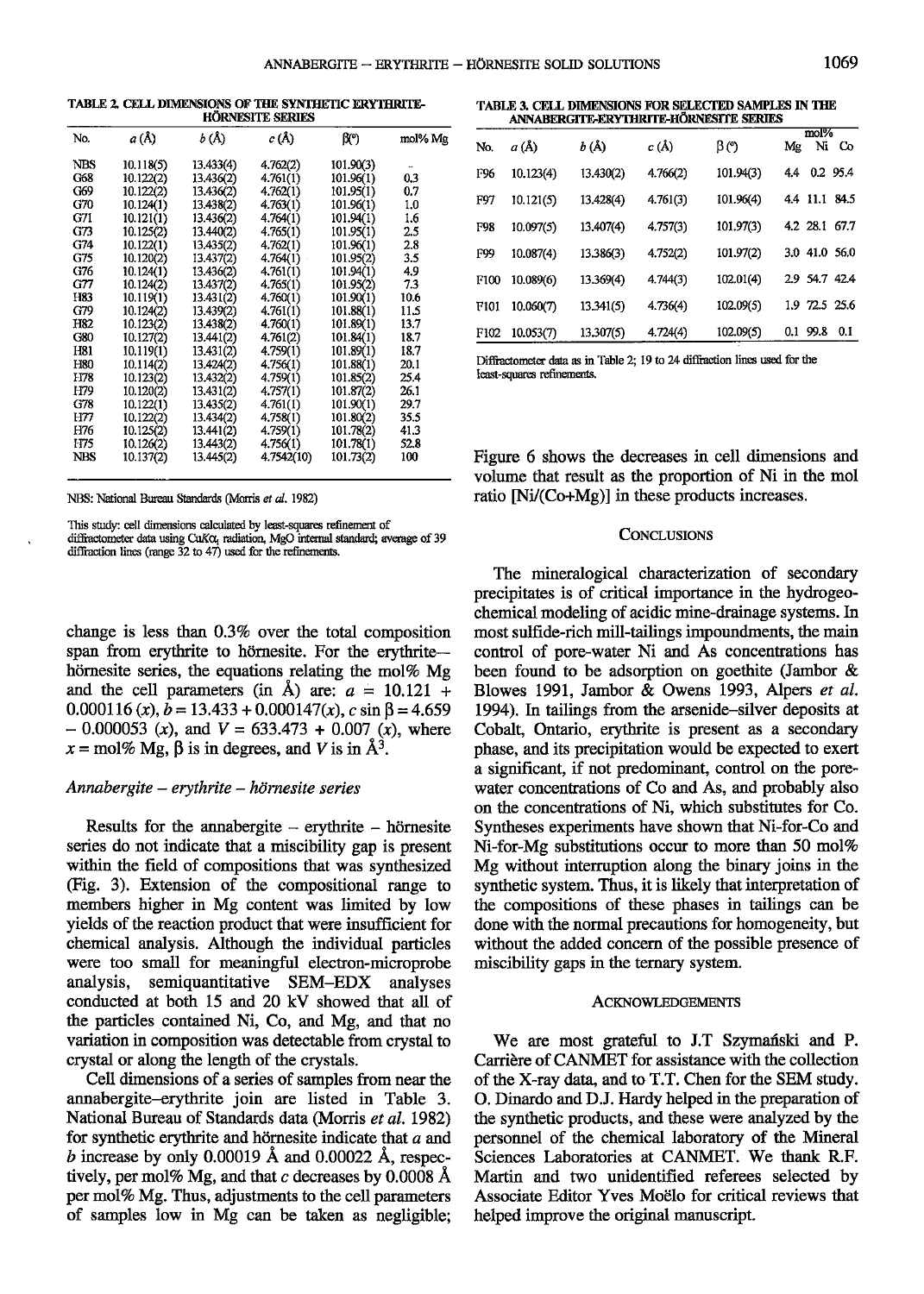

Flc. 6. Variation in cell dimensions (A) and cell volume for the synthetic members of the annabergite - erythrite - hörnesite series listed in Table 3. NBS end-member points are shown as x.